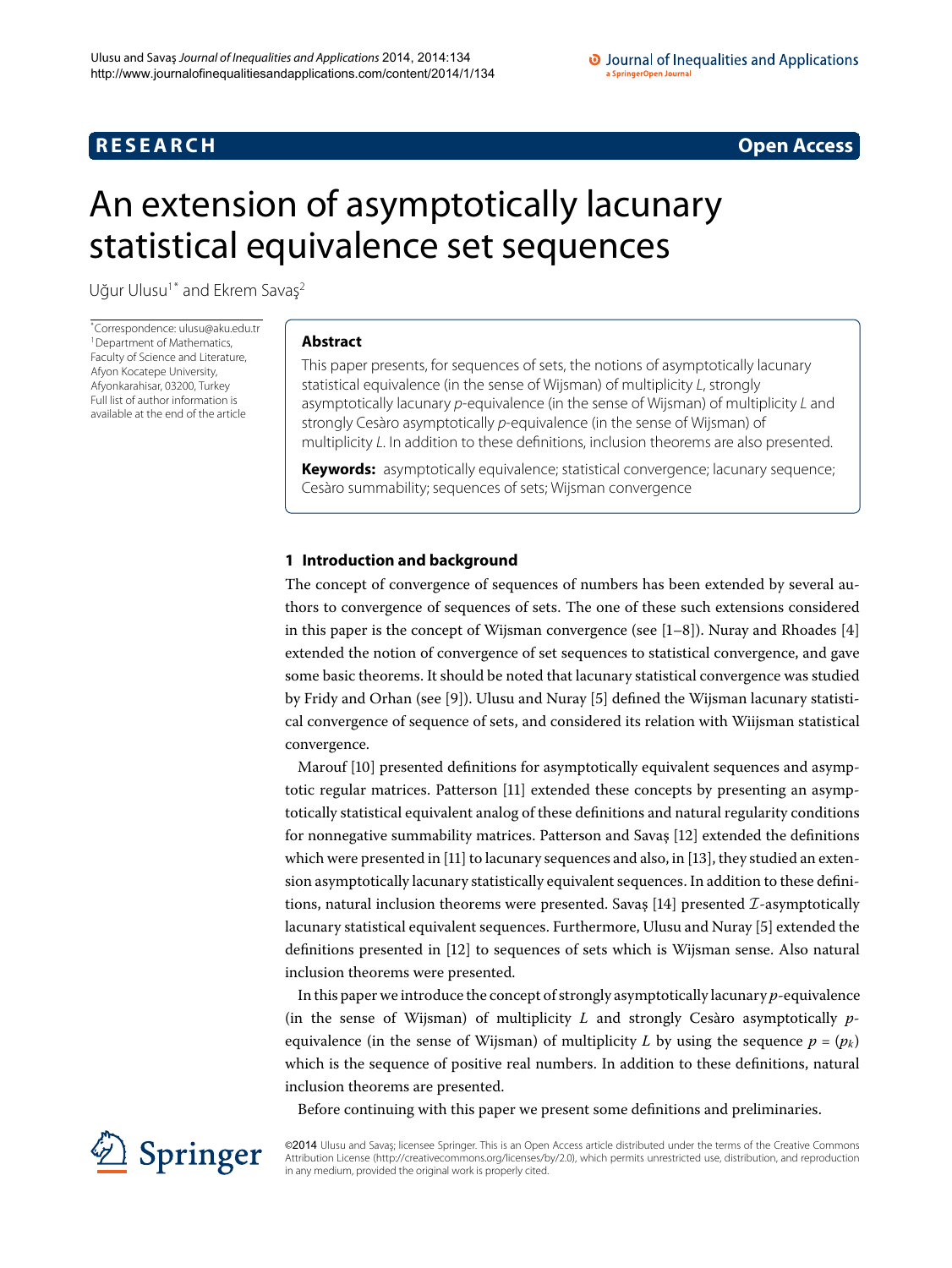<span id="page-1-0"></span>**Definition 1.1** [10] Two nonnegative sequences  $x = (x_k)$  and  $y = (y_k)$  are said to be asymptotically equivalent if

$$
\lim_k \frac{x_k}{y_k} = 1
$$

(denoted by  $x \sim y$ ).

Let  $(X, \rho)$  be a metric space. For any point  $x \in X$  and any non-empty subset *A* of *X*, we define the distance from *x* to *A* by

$$
d(x,A)=\inf_{a\in A}\rho(x,A).
$$

**Definition 1.2** [\[](#page-7-2)1] Let  $(X, \rho)$  be a metric space. For any non-empty closed subsets  $A, A_k \subseteq X$ , we say that the sequence  $\{A_k\}$  is Wijsman convergent to *A* if

$$
\lim_{k\to\infty}d(x,A_k)=d(x,A)
$$

for each  $x \in X$ . In this case we write *W*-lim $A_k = A$ .

**Definition 1.3** [\[](#page-7-12)15] The sequence  $x = (x_k)$  is said to be statistically convergent to the number *L* if for every  $\varepsilon > 0$ ,

$$
\lim_{n} \frac{1}{n} |\{k \le n : |x_k - L| \ge \varepsilon\}| = 0
$$

(denoted by  $st$ -lim $x_k = L$ ).

**Definition 1.4** [\[](#page-7-13)16] The sequence  $x = (x_k)$  is said to be strongly Cesàro summable to the number *L* if

$$
\lim_{n\to\infty}\frac{1}{n}\sum_{k=1}^n|x_k-L|=0
$$

(denoted by  $x_k \stackrel{|\sigma_1|}{\rightarrow} L$ ).

**Definition 1.5** [4] Let  $(X, \rho)$  be a metric space. For any non-empty closed subsets  $A, A_k \subseteq X$ , we say that the sequence  $\{A_k\}$  is Wijsman statistical convergent to *A* if  $\{d(x, A_k)\}$ is statistically convergent to  $d(x, A)$ ; *i.e.*, for  $\varepsilon > 0$  and for each  $x \in X$ ,

$$
\lim_{n\to\infty}\frac{1}{n}\big|\big\{k\leq n:\big|d(x,A_k)-d(x,A)\big|\geq \varepsilon\big\}\big|=0.
$$

In this case we write  $st$ -lim<sub>*W*</sub>  $A_k = A$  or  $A_k \rightarrow A(WS)$ .

**Definition 1.6** [4] Let  $(X, \rho)$  be a metric space. For any non-empty closed subsets *A*,*A<sub>k</sub>* ⊆ *X*, we say that {*A<sub>k</sub>*} is Wijsman strongly Cesàro summable to *A* if for each  $x \in X$ ,

$$
\lim_{n\to\infty}\frac{1}{n}\sum_{k=1}^n\left|d(x,A_k)-d(x,A)\right|=0.
$$

In this case we write  $A_k \to A([W\sigma_1])$  or  $A_k \stackrel{[W\sigma_1]}{\to} A$ .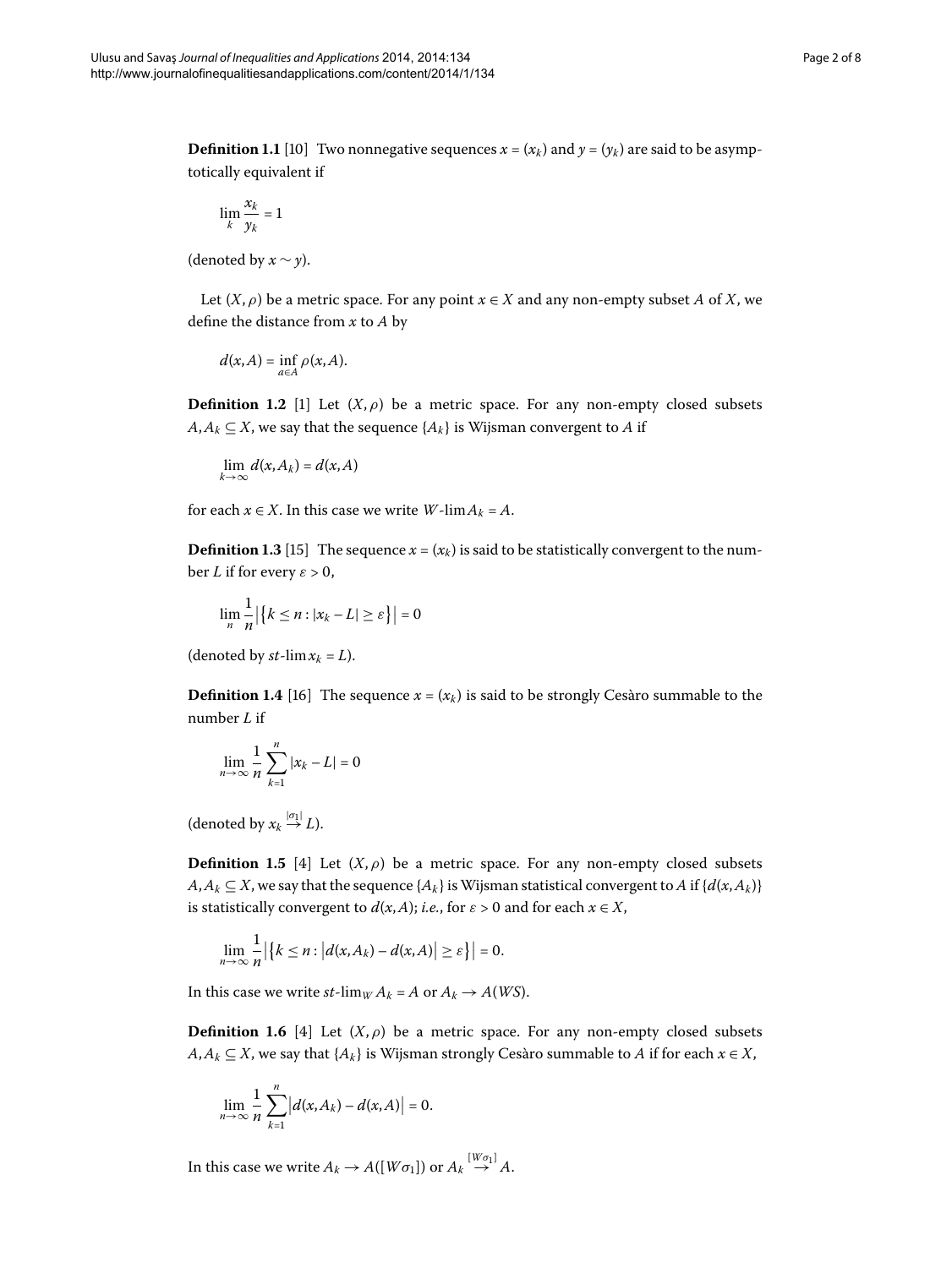<span id="page-2-0"></span>**Definition 1.7** [\[](#page-7-6)5] Let  $(X, \rho)$  a metric space and  $\theta = \{k_r\}$  be a lacunary sequence. For any non-empty closed subsets  $A, A_k \subseteq X$ , we say that the sequence  $\{A_k\}$  is Wijsman lacunary statistical convergent to *A* if  $\{d(x, A_k)\}$  is lacunary statistically convergent to  $d(x, A)$ ; *i.e.*, for  $\varepsilon > 0$  and for each  $x \in X$ ,

$$
\lim_{r} \frac{1}{h_r} \left| \left\{ k \in I_r : \left| d(x, A_k) - d(x, A) \right| \geq \varepsilon \right\} \right| = 0.
$$

In this case we write  $S_\theta$ -lim<sub>*W*</sub> = *A* or  $A_k \rightarrow A(WS_\theta)$ .

The next definition is natural combination of Definition 1[.](#page-1-0)1 and Definition 1.7.

**Definition 1.8** [6] Let  $(X, \rho)$  be a metric space and  $\theta$  be a lacunary sequence. For any nonempty closed subsets  $A_k$ ,  $B_k \subseteq X$  such that  $d(x, A_k) > 0$  and  $d(x, B_k) > 0$  for each  $x \in X$ . We say that the sequences  $\{A_k\}$  and  $\{B_k\}$  are asymptotically lacunary statistical equivalent (in the sense of Wijsman) of multiplicity *L* if for every  $\varepsilon > 0$  and each  $x \in X$ ,

$$
\lim_{r} \frac{1}{h_r} \left| \left\{ k \in I_r : \left| \frac{d(x, A_k)}{d(x, B_k)} - L \right| \ge \varepsilon \right\} \right| = 0
$$

(denoted by  $\{A_k\} \stackrel{WSL_4}{\sim} \{B_k\}$ ) and simply asymptotically lacunary statistical equivalent (in the sense of Wijsman) if  $L = 1$ .

As an example, consider the following sequences:

$$
A_k := \begin{cases} \{(x, y) \in \mathbb{R}^2 : x^2 + (y - 1)^2 = \frac{1}{k} \}, & \text{if } k_{r-1} < k < k_{r-1} + [\sqrt{h_r}] \text{ and } \\ & k \text{ is a square integer,} \\ \{(0, 0)\}, & \text{otherwise,} \end{cases}
$$

and

$$
B_k := \begin{cases} \{(x, y) \in \mathbb{R}^2 : x^2 + (y + 1)^2 = \frac{1}{k}\}, & \text{if } k_{r-1} < k < k_{r-1} + \lfloor \sqrt{h_r} \rfloor \text{ and } k \text{ is a square integer,} \\ \{(0, 0)\}, & \text{otherwise.} \end{cases}
$$

**Definition 1.9** [6[\]](#page-7-14) Let  $(X, \rho)$  be a metric space and  $\theta$  be a lacunary sequence. For any nonempty closed subsets  $A_k$ ,  $B_k \subseteq X$  such that  $d(x, A_k) > 0$  and  $d(x, B_k) > 0$  for each  $x \in X$ . We say that the sequences  $\{A_k\}$  and  $\{B_k\}$  are strongly asymptotically lacunary equivalent (in the sense of Wijsman) of multiplicity *L* if for each  $x \in X$ ,

$$
\lim_{r} \frac{1}{h_r} \sum_{k \in I_r} \left| \frac{d(x, A_k)}{d(x, B_k)} - L \right| = 0
$$

(denoted by  $\{A_k\} \stackrel{[WW]_0^L}{\sim} \{B_k\}$ ) and simply strongly asymptotically lacunary equivalent (in the sense of Wijsman) if  $L = 1$ .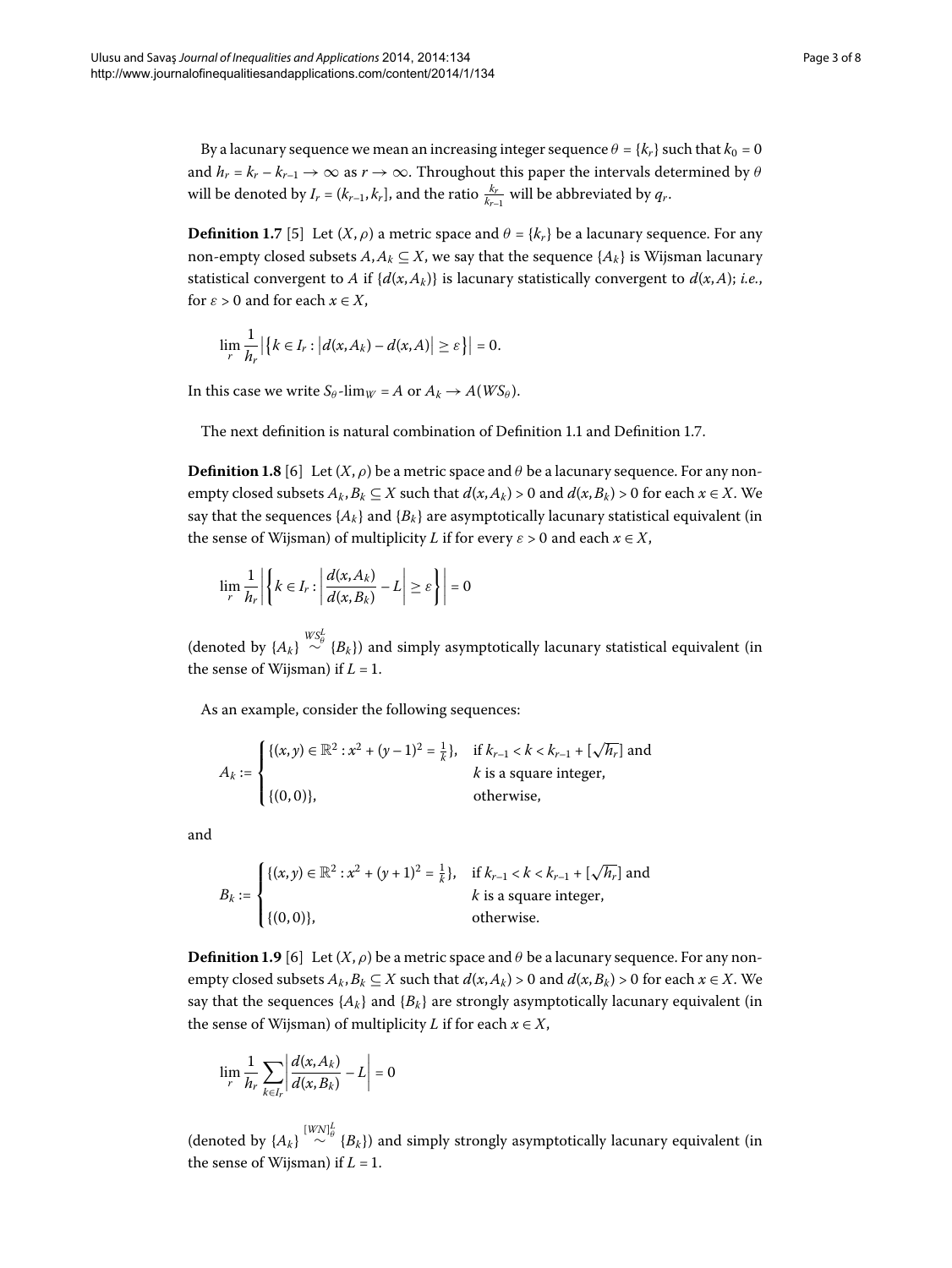#### **2 Main results**

Let  $(X, \rho)$  be a metric space. For any non-empty closed subsets  $A_k, B_k \subseteq X$ , we define  $d(x; A_k, B_k)$  as follows:

$$
d(x; A_k, B_k) = \begin{cases} \frac{d(x, A_k)}{d(x, B_k)}, & x \notin A_k \cup B_k, \\ L, & x \in A_k \cup B_k. \end{cases}
$$

**Definition 2.1** Let  $(X, \rho)$  be a metric space,  $\theta$  be a lacunary sequence and  $p = (p_k)$  be a sequence of positive real numbers. For any non-empty closed subsets  $A_k, B_k \subseteq X$ , we say that the sequences  ${A_k}$  and  ${B_k}$  are strongly asymptotically lacunary *p*-equivalent (in the sense of Wijsman) of multiplicity *L* if for each  $x \in X$ ,

$$
\lim_{r} \frac{1}{h_{r}} \sum_{k \in I_{r}} |d(x; A_{k}, B_{k}) - L|^{p_{k}} = 0
$$

(denoted by  $\{A_k\} \stackrel{[WN]_{{\theta}}^{L(p)}}{\sim}$  $\sim$  {*B<sub>k</sub>*}) and simply strongly asymptotically lacunary *p*-equivalent (in the sense of Wijsman) if  $L = 1$ .

 $\text{If we take $p=p_k$ for all $k\in\mathbb{N}$ we write $\{A_k\}$ $\overset{[WN]^{L_p}_{\theta}}\sim$ $\{B_k\}$ instead of $\{A_k\}$ $\overset{[WN]^{L_p}_{\theta}}\sim$$  $\stackrel{\text{av}_\theta}{\sim}$  {*B<sub>k</sub>*}.

**Theorem 2.1** Let  $(X, \rho)$  be a metric space,  $\theta = \{k_r\}$  be a lacunary sequence and  $A_k$ ,  $B_k$  be *non-empty closed subsets of X*; *then*

(i) 
$$
{A_k} \stackrel{[WW]_{{\theta}}^{Lp}}{\sim} {B_k} \Rightarrow {A_k} \stackrel{WS_{{\theta}}^L}{\sim} {B_k},
$$
  
\n(ii)  $d(x, A_k) = O(d(x, B_k))$  and  ${A_k} \stackrel{WS_{{\theta}}^L}{\sim} {B_k} \Rightarrow {A_k} \stackrel{[WW]_{{\theta}}^{Lp}}{\sim} {B_k}.$ 

*Proof* (i) Let  $\varepsilon > 0$  and  $\{A_k\} \stackrel{[W\mathcal{N}]^{L_p}_\theta}{\sim} \{B_k\}$ . Then we can write

$$
\sum_{k\in I_r} |d(x; A_k, B_k) - L|^p \ge \sum_{\substack{k\in I_r \\ |d(x; A_k, B_k) - L| \ge \varepsilon}} |d(x; A_k, B_k) - L|^p
$$
  
 
$$
\ge \varepsilon^p \cdot |\{k \in I_r : |d(x; A_k, B_k) - L| \ge \varepsilon\}|.
$$

Therefore,  $\{A_k\} \stackrel{WS^L_\theta}{\sim} \{B_k\}.$ 

(ii) Suppose that  $d(x, A_k) = O(d(x, B_k))$  and  $\{A_k\} \stackrel{W\leq k}{\sim} \{B_k\}$ . Then we can assume that

$$
|d(x;A_k,B_k)-L|\leq M
$$

for all *k* and for each  $x \in X$ . Let  $\varepsilon > 0$  be given and  $N_{\varepsilon}$  be such that

$$
\frac{1}{h_r}\left|\left\{k\in I_r: \left|d(x;A_k,B_k)-L\right|\geq \left(\frac{\varepsilon}{2}\right)^{\frac{1}{p}}\right\}\right|\leq \frac{\varepsilon}{2K^p}
$$

for all  $r > N_{\varepsilon}$  for each  $x \in X$ . Let

$$
L_k = \left\{ k \in I_r : \left| d(x; A_k, B_k) - L \right| \geq \left( \frac{\varepsilon}{2} \right)^{\frac{1}{p}} \right\}.
$$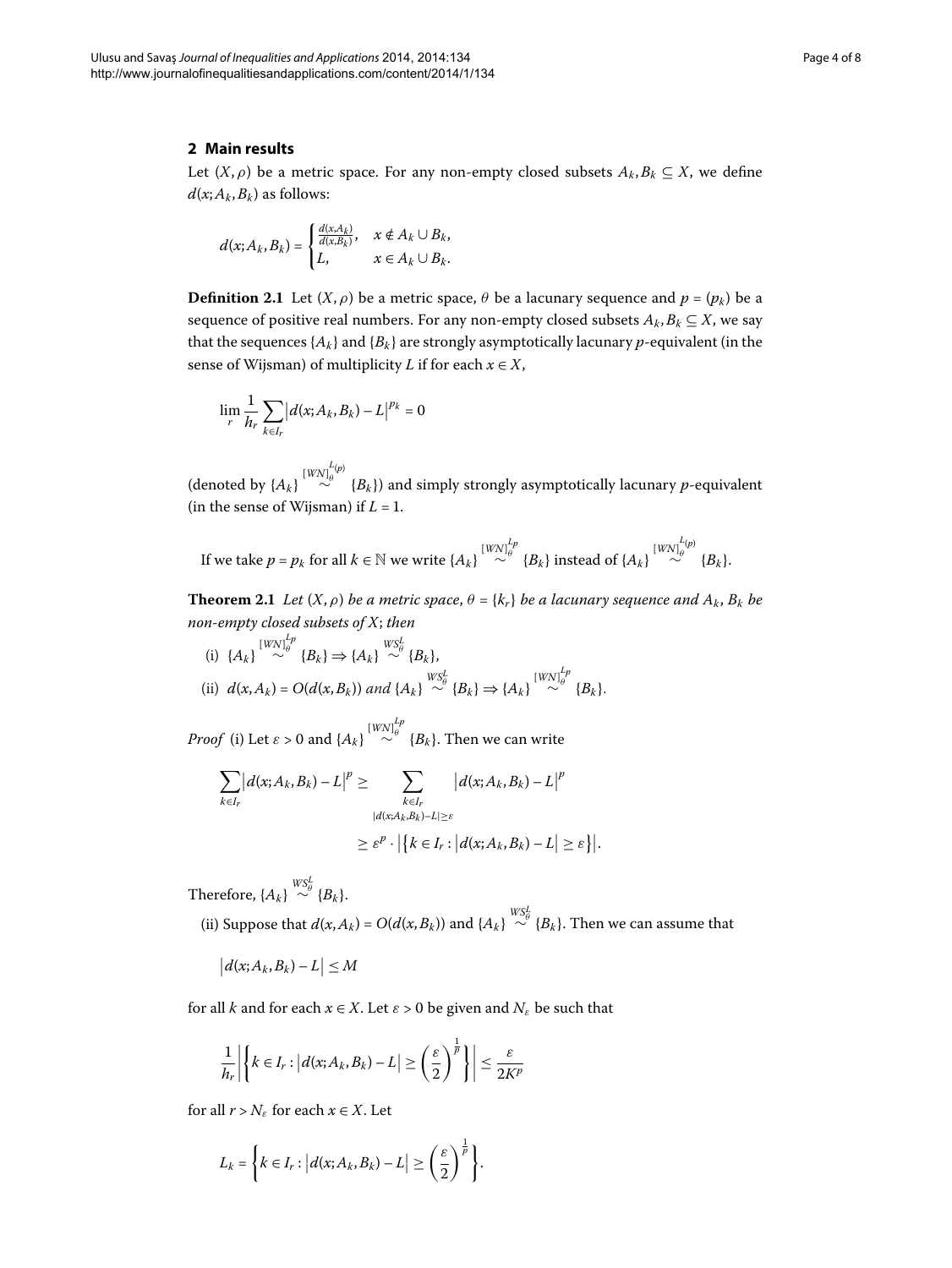Now, for all  $r > N_{\varepsilon}$  we have

$$
\frac{1}{h_r} \sum_{k \in I_r} |d(x; A_k, B_k) - L|^{p} = \frac{1}{h_r} \sum_{k \in I_k} |d(x; A_k, B_k) - L|^{p} + \frac{1}{h_r} \sum_{k \notin I_k} |d(x; A_k, B_k) - L|^{p}
$$
\n
$$
\geq \frac{1}{h_r} \frac{h_r \varepsilon}{2K^p} K^p + \frac{1}{h_r} h_r \frac{\varepsilon}{2}.
$$

Therefore,  $\{A_k\}$ <sup>[*WN*] $_{\theta}^{L_p}$ </sup>  $\{B_k\}$ .

 $\mathbf{1}$ *hr*

**Theorem 2.2** Let  $(X, \rho)$  be a metric space and  $A_k$ ,  $B_k$  be non-empty closed subsets of X. If  $\theta = \{k_r\}$  *is a lacunary sequence and*  $\sup_k p_k = H$ , *then* 

$$
\{A_k\}\stackrel{[WW]^{L(p)}_0}{\sim} \{B_k\} \quad \Rightarrow \quad \{A_k\}\stackrel{WS^L_0}{\sim} \{B_k\}.
$$

*Proof* Suppose that  $\sup_k p_k = H$  and  $\{A_k\} \stackrel{[WW]^{L_p}_{\theta}}{\sim}$  $\sim$  {*B<sub>k</sub>*}. Let *ε* > 0 be given. Then

$$
\sum_{k\in I_r} |d(x; A_k, B_k) - L|^{pk} = \frac{1}{h_r} \sum_{\substack{k\in I_r \\ |d(x; A_k, B_k) - L| \ge \varepsilon}} |d(x; A_k, B_k) - L|^{pk} \n+ \frac{1}{h_r} \sum_{\substack{k\in I_r \\ |d(x; A_k, B_k) - L| < \varepsilon}} |d(x; A_k, B_k) - L|^{pk} \n\ge \frac{1}{h_r} \sum_{\substack{k\in I_r \\ |d(x; A_k, B_k) - L| \ge \varepsilon}} |d(x; A_k, B_k) - L|^{pk} \n\ge \frac{1}{h_r} \sum_{\substack{k\in I_r \\ |d(x; A_k, B_k) - L| \ge \varepsilon}} (\varepsilon)^{pk} \n\ge \frac{1}{h_r} \sum_{\substack{k\in I_r \\ |d(x; A_k, B_k) - L| \ge \varepsilon}} \min\{(\varepsilon)^{\inf p_k}, (\varepsilon)^H\} \n\ge \frac{1}{h_r} |\{k \in I_r : |d(x; A_k, B_k) - L| \ge \varepsilon\}| \cdot \min\{(\varepsilon)^{\inf p_k}, (\varepsilon)^H\}.
$$

Hence,  $\{A_k\} \stackrel{WS^L_{\theta}}{\sim}$  $\sim$ <sup>*θ*</sup> {*B<sub>k</sub>*}.  $\Box$ 

**Theorem 2.3** Let  $(X, \rho)$  be a metric space and  $A_k$ ,  $B_k$  be non-empty closed subsets of X. If  $d(x, A_k) = O(d(x, B_k))$  *and*  $0 < h = \inf_k p_k \le \sup_k p_k = H < \infty$ , then

$$
\{A_k\} \stackrel{WS^L_\theta}{\sim} \{B_k\} \quad \Rightarrow \quad \{A_k\} \stackrel{[WW]^{L(p)}_\theta}{\sim} \{B_k\}.
$$

*Proof* Suppose that  $d(x, A_k) = O(d(x, B_k))$  and  $\varepsilon > 0$  is given. Since  $d(x, A_k) = O(d(x, B_k))$ there exists an integer *M* such that

$$
\left|d(x;A_k,B_k)-L\right|\leq M
$$

 $\Box$ 

 $\Box$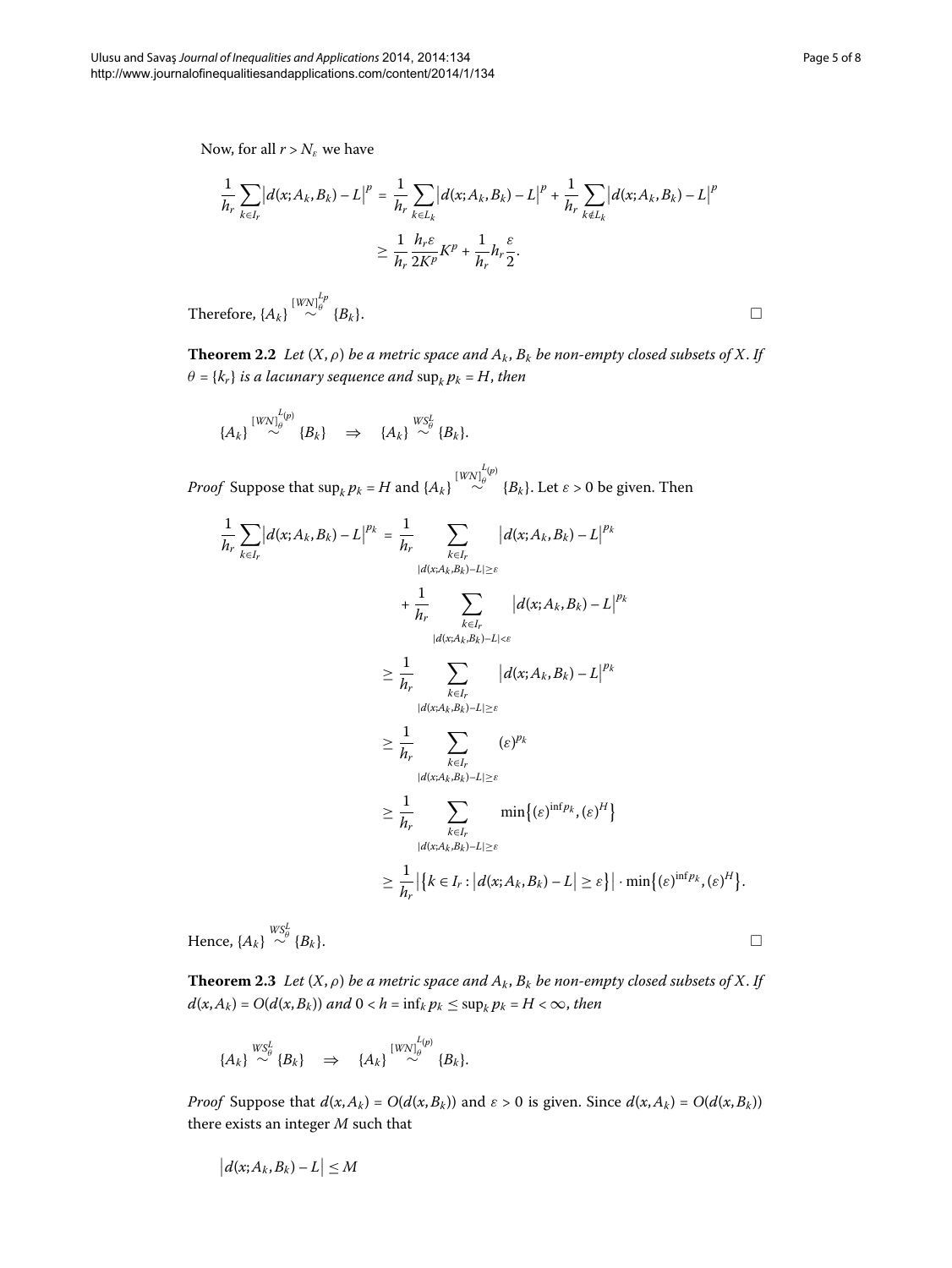for all *k* and for each  $x \in X$ . Then

$$
\frac{1}{h_r} \sum_{k \in I_r} |d(x; A_k, B_k) - L|^{p_k} = \frac{1}{h_r} \sum_{\substack{k \in I_r \\ |d(x; A_k, B_k) - L| \ge \varepsilon}} |d(x; A_k, B_k) - L|^{p_k}
$$
\n
$$
+ \frac{1}{h_r} \sum_{\substack{k \in I_r \\ |d(x; A_k, B_k) - L| < \varepsilon}} |d(x; A_k, B_k) - L|^{p_k}
$$
\n
$$
\leq \frac{1}{h_r} \sum_{\substack{k \in I_r \\ |d(x; A_k, B_k) - L| \ge \varepsilon}} \max\{M^h, M^H\}
$$
\n
$$
+ \frac{1}{h_r} \sum_{\substack{k \in I_r \\ |d(x; A_k, B_k) - L| < \varepsilon}} \max\{(\varepsilon)^{p_k}\}
$$
\n
$$
\leq \max\{M^h, M^H\} \cdot \frac{1}{h_r} |\{k \in I_r : |d(x; A_k, B_k) - L| \ge \varepsilon\}|
$$
\n
$$
+ \max\{\varepsilon^h, \varepsilon^H\}.
$$

Therefore,  $\{A_k\} \stackrel{[WN]^{L(p)}_\theta}{\sim}$  $\sim$  {*B<sub>k</sub>*}.  $\Box$ 

**Definition 2.2** Let  $(X, \rho)$  be a metric space. For any non-empty closed subsets  $A_k, B_k \subseteq X$ , we say that the sequences  $\{A_k\}$  and  $\{B_k\}$  are strongly Cesàro asymptotically equivalent (in the sense of Wijsman) of multiplicity *L* if for each  $x \in X$ ,

$$
\lim_n \frac{1}{n}\sum_{k=1}^n \left|d(x;A_k,B_k)-L\right|=0
$$

(denoted by  $\{A_k\} \stackrel{[W\sigma_1]}{\sim} \{B_k\}$ ) and simply strongly Cesàro asymptotically equivalent (in the sense of Wijsman) if  $L = 1$ .

**Definition 2.3** Let  $(X, \rho)$  be a metric space and  $p = (p_k)$  be a sequence of positive real numbers. For any non-empty closed subsets  $A_k, B_k \subseteq X$ , we say that the sequences  $\{A_k\}$ and  ${B_k}$  are strongly Cesàro asymptotically *p*-equivalent (in the sense of Wijsman) of multiplicity *L* if for each  $x \in X$ ,

$$
\lim_{n} \frac{1}{n} \sum_{k=1}^{n} |d(x; A_k, B_k) - L|^{p_k} = 0
$$

(denoted by  $\{A_k\} \stackrel{[W\sigma_{(p)}]}{\sim} \{B_k\}$ ) and simply strongly Cesàro asymptotically *p*-equivalent (in the sense of Wijsman) if  $L = 1$ .

**Theorem 2.4** Let  $(X, \rho)$  be a metric space and  $A_k$ ,  $B_k$  be non-empty closed subsets of X. If  $\theta = \{k_r\}$  *is a lacunary sequence with*  $\liminf_r q_r > 1$ , then

$$
\left\{A_k\right\}\stackrel{[W\sigma_{(p)}]}{\sim} \left\{B_k\right\}\quad \Rightarrow\quad \left\{A_k\right\}\stackrel{[WW]^{L_{(p)}}_0}{\sim} \left\{B_k\right\}.
$$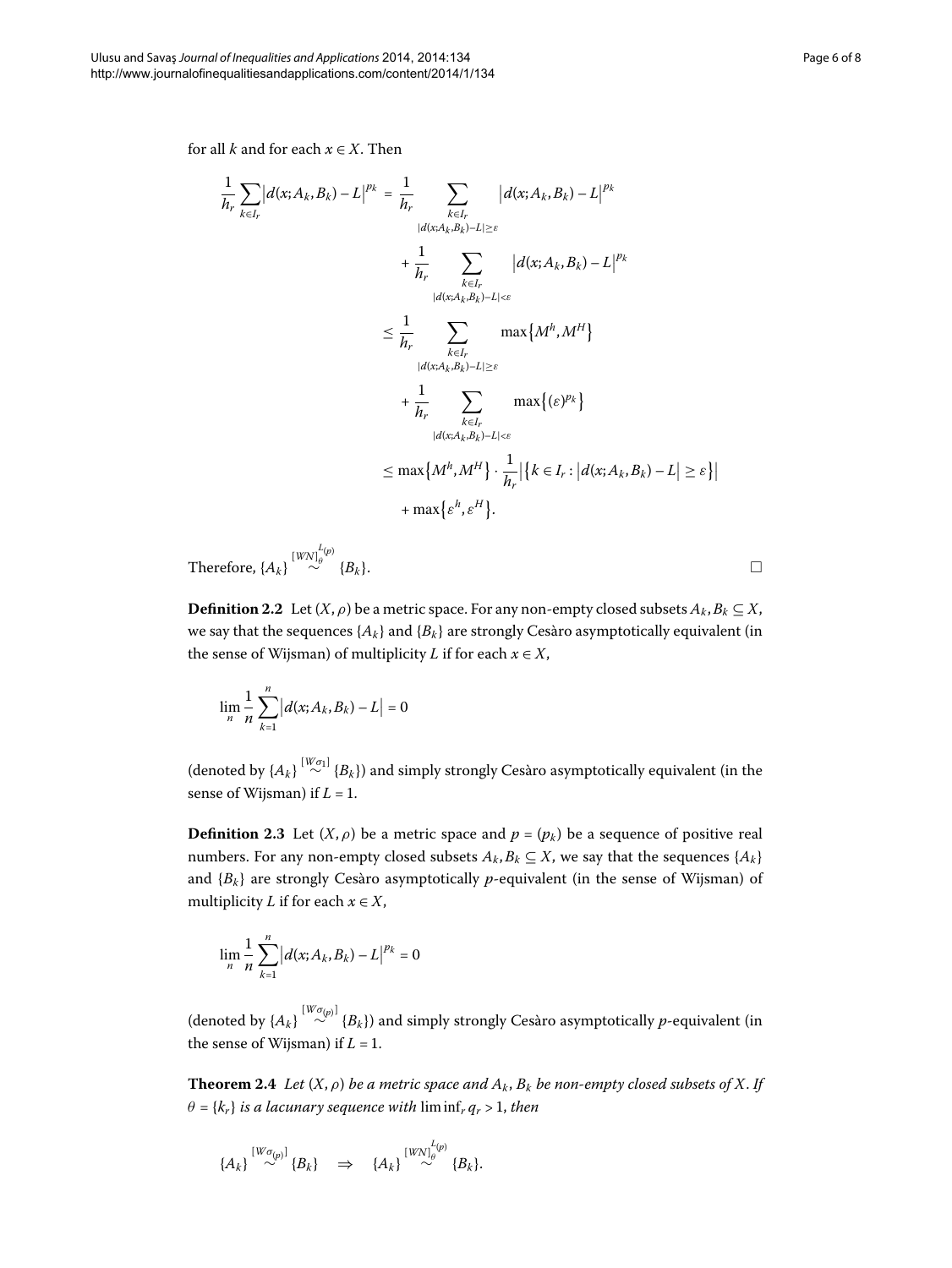$\Box$ 

*Proof* Let liminf<sub>*r*</sub>  $q_r > 1$ . Then there is  $\delta > 0$  such that  $q_r \geq 1 + \delta$  for all  $r \geq 1$ . Hence, for  ${A_k}$ <sup>[*Wσ*<sub>(*p*)</sub>]</sup>  ${B_k}$ ,

$$
A_r = \frac{1}{h_r} \sum_{k \in I_r} |d(x; A_k, B_k) - L|^{p_k}
$$
  
=  $\frac{1}{h_r} \sum_{k=1}^{k_r} |d(x; A_k, B_k) - L|^{p_k} - \frac{1}{h_r} \sum_{k=1}^{k_{r-1}} |d(x; A_k, B_k) - L|^{p_k}$   
=  $\frac{k_r}{h_r} \left( \frac{1}{k_r} \sum_{k=1}^{k_r} |d(x; A_k, B_k) - L|^{p_k} \right) - \frac{k_{r-1}}{h_r} \left( \frac{1}{k_{r-1}} \sum_{k=1}^{k_{r-1}} |d(x; A_k, B_k) - L|^{p_k} \right).$ 

Since  $h_r = k_r - k_{r-1}$ , we have

$$
\frac{k_r}{h_r} \le \frac{1+\delta}{\delta}
$$

this leads to

$$
\frac{1}{k_{r-1}}\sum_{k=1}^{k_{r-1}}|d(x;A_k,B_k)-L|^{pk} \text{ and } \frac{1}{k_r}\sum_{k=1}^{k_r}|d(x;A_k,B_k)-L|^{pk}
$$

 $\text{converging to zero. Therefore, \{A_k\}} \stackrel{[WN]_\theta^{L(p)}}{\sim}$  $\sim$  {*B<sub>k</sub>*}.  $\Box$ 

**Theorem 2.5** Let  $(X, \rho)$  be a metric space and  $A_k$ ,  $B_k$  be non-empty closed subsets of X. If  $\theta = \{k_r\}$  *is a lacunary sequence with*  $\limsup_r q_r > 1$ *, then* 

$$
\{A_k\}\stackrel{[WW]^{L(p)}_\theta}{\sim} \{B_k\} \quad \Rightarrow \quad \{A_k\}\stackrel{[W\sigma_{(p)}]}{\sim} \{B_k\}.
$$

*Proof* Let  $\limsup_{r \to \infty} q_r < \infty$ . Then there is an *M* > 0 such that  $q_r < M$  for all  $r \ge 1$ . Let  ${[WN]}_{\theta}^{L(p)}$  $\frac{d^{(1)}(B_k)}{dt^{(2)}}$  and  $\varepsilon > 0$ . There exists  $R > 0$  such that for every  $j \geq R$  and

$$
A_j = \frac{1}{h_j} \sum_{k \in I_j} \left| d(x; A_k, B_k) - L \right|^{p_k} \le \varepsilon.
$$

We can also find  $H > 0$  such that  $A_j < H$  for all  $j = 1, 2, \ldots$ . Now let  $t$  be any integer with satisfying  $k_{r-1} < t \leq k_r$ , where  $r > R$ . Then we can write

$$
\frac{1}{t} \sum_{k=1}^{t} |d(x; A_k, B_k) - L|^{p_k} \leq \frac{1}{k_{r-1}} \sum_{k=1}^{k_r} |d(x; A_k, B_k) - L|^{p_k}
$$
\n
$$
= \frac{1}{k_{r-1}} \Biggl( \sum_{k \in I_1} |d(x; A_k, B_k) - L|^{p_k} + \sum_{k \in I_2} |d(x; A_k, B_k) - L|^{p_k}
$$
\n
$$
+ \cdots + \sum_{k \in I_r} |d(x; A_k, B_k) - L|^{p_k} \Biggr)
$$